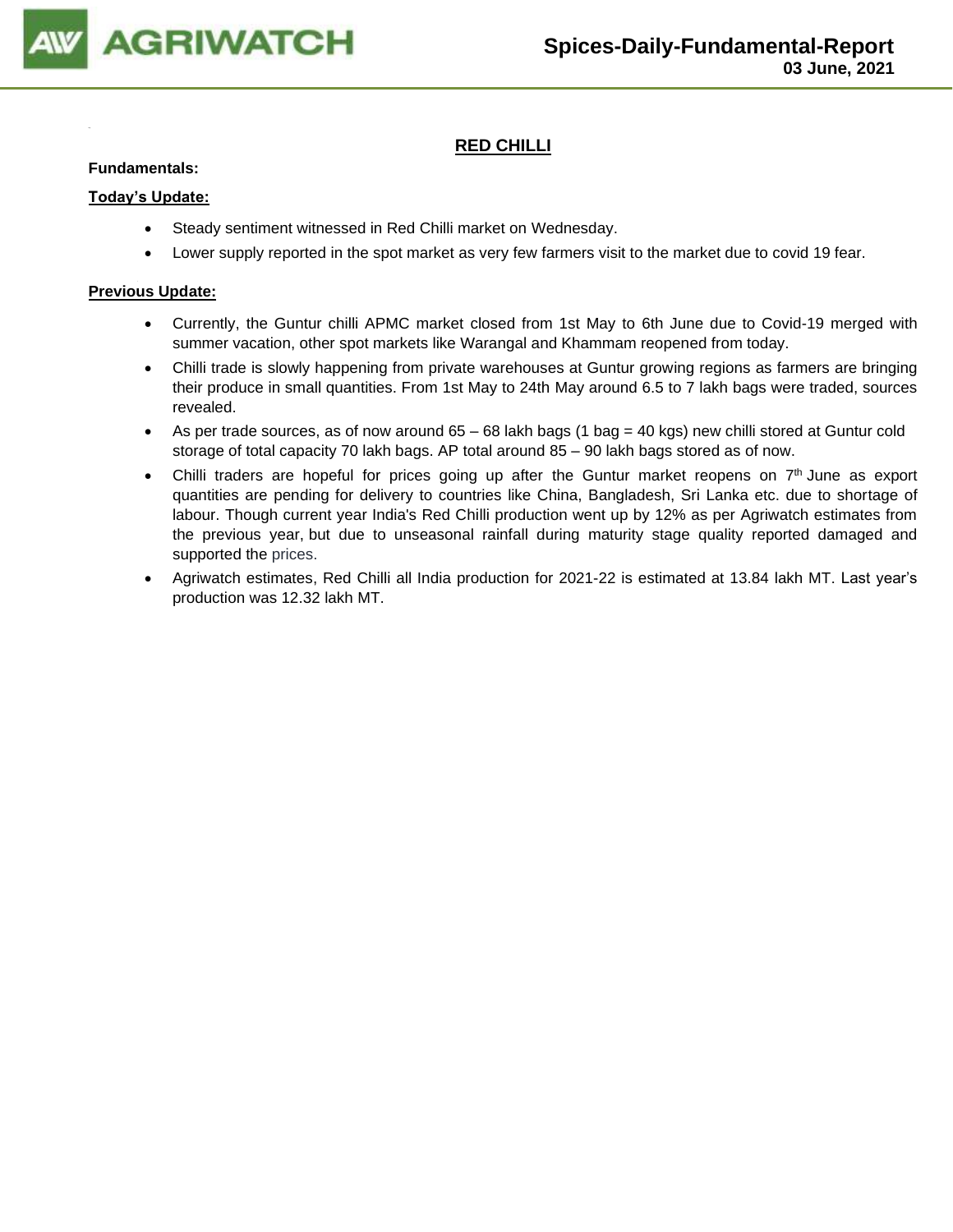

| 03 June, 2021 |  |
|---------------|--|
|---------------|--|

| Red Chilli Spot Market Prices (Loose): (Rs/Qtl) |                            |                             |               |           |            |            |                |
|-------------------------------------------------|----------------------------|-----------------------------|---------------|-----------|------------|------------|----------------|
|                                                 |                            |                             | $02-$         | 02-Jun-   | $01-J$ un- | $01$ -Jun- |                |
| <b>State</b>                                    | <b>Centre</b>              | Grade                       | <b>Jun-21</b> | 21        | 21         | 21         | Change         |
|                                                 |                            |                             | Low           | High      | Low        | High       |                |
|                                                 |                            | <b>NCDEX Quality</b>        | 8200          | 9200      | 8200       | 9200       | <b>Unch</b>    |
|                                                 |                            | <b>LCA 334</b>              | 9700          | 10700     | 9700       | 10700      | <b>Unch</b>    |
|                                                 |                            | Teja                        | 11200         | 14200     | 11200      | 14200      | <b>Unch</b>    |
|                                                 |                            | No. 273                     | 11200         | 12200     | 11200      | 12200      | <b>Unch</b>    |
| <b>Andhra Pradesh</b>                           | Guntur<br><b>Benchmark</b> | No. 5                       | 10200         | 12700     | 10200      | 12700      | <b>Unch</b>    |
|                                                 | market                     | Fatki                       | 4200          | 7200      | 4200       | 7200       | <b>Unch</b>    |
|                                                 |                            | Byadgi                      | 11200         | 12700     | 11200      | 12700      | <b>Unch</b>    |
|                                                 |                            | <b>US 341</b>               | 11200         | 12700     | 11200      | 12700      | <b>Unch</b>    |
|                                                 |                            | Denvor Delux                | 11200         | 12700     | 11200      | 12700      | <b>Unch</b>    |
|                                                 |                            | Indam <sub>5</sub>          | 11200         | 12200     | 11200      | 12200      | <b>Unch</b>    |
|                                                 |                            | Teja                        | Closed        | Closed    | 11000      | 13500      |                |
|                                                 |                            | Wonder Hot                  | Closed        | Closed    | 8300       | 12800      | $\blacksquare$ |
|                                                 |                            | 341                         | Closed        | Closed    | 7800       | 12400      |                |
|                                                 | Warangal                   | Denvor Delux                | Closed        | Closed    | 7800       | 11800      |                |
| Telangana                                       |                            | Paprika                     | Closed        | Closed    | <b>NA</b>  | <b>NA</b>  | $\blacksquare$ |
|                                                 |                            | Fatki                       | Closed        | Closed    | 5800       | 7800       |                |
|                                                 |                            | Teja (Cold storage)         | 8000          | 13500     | 8000       | 13500      | <b>Unch</b>    |
|                                                 | Khammam                    | Teja (Non cold storage)     | <b>NA</b>     | <b>NA</b> | <b>NA</b>  | <b>NA</b>  |                |
|                                                 |                            | No. 12                      | <b>NA</b>     | <b>NA</b> | <b>NA</b>  | <b>NA</b>  |                |
|                                                 |                            | <b>Indu 2070</b>            | <b>NA</b>     | <b>NA</b> | <b>NA</b>  | <b>NA</b>  |                |
| <b>Madhya Pradesh</b>                           | <b>Bedia</b>               | Fatki                       | 7000          | 8500      | 7000       | 8500       | <b>Unch</b>    |
|                                                 |                            | Jhankar                     | 13000         | 15000     | 13000      | 15000      | <b>Unch</b>    |
|                                                 |                            | Ganesh                      | <b>NA</b>     | <b>NA</b> | <b>NA</b>  | <b>NA</b>  | $\blacksquare$ |
|                                                 |                            | Teja(Khamam)                | 17500         | 17500     | 17500      | 17500      | <b>Unch</b>    |
|                                                 |                            | M.P. MacoTeja               | <b>NA</b>     | <b>NA</b> | <b>NA</b>  | <b>NA</b>  |                |
|                                                 |                            | Pala 12                     | <b>NA</b>     | <b>NA</b> | <b>NA</b>  | $\sf NA$   |                |
| Delhi                                           | <b>New Delhi</b>           | <b>LCA 334</b>              | <b>NA</b>     | <b>NA</b> | <b>NA</b>  | <b>NA</b>  | $\blacksquare$ |
|                                                 |                            | Fatki                       | NА            | <b>NA</b> | NA         | NA         |                |
|                                                 |                            | Packing                     | <b>NA</b>     | <b>NA</b> | <b>NA</b>  | <b>NA</b>  |                |
|                                                 |                            | Dabbi                       | <b>NA</b>     | <b>NA</b> | <b>NA</b>  | <b>NA</b>  |                |
|                                                 |                            | Guntur                      | <b>NA</b>     | <b>NA</b> | <b>NA</b>  | <b>NA</b>  |                |
|                                                 |                            | Kaddi                       | <b>NA</b>     | <b>NA</b> | <b>NA</b>  | NA         | $\blacksquare$ |
|                                                 |                            | Dabbi Dlx Local             | <b>NA</b>     | <b>NA</b> | <b>NA</b>  | <b>NA</b>  | $\blacksquare$ |
|                                                 |                            | Dabbi Medium Best (Local)   | <b>NA</b>     | <b>NA</b> | <b>NA</b>  | NA         | $\blacksquare$ |
| Karnataka                                       | <b>Byadgi</b>              | Dabbi Best (Bellary)        | <b>NA</b>     | <b>NA</b> | <b>NA</b>  | NA         |                |
|                                                 |                            | <b>KDL Deluxe (Local)</b>   | <b>NA</b>     | NA        | <b>NA</b>  | NA         | $\blacksquare$ |
|                                                 |                            | <b>KDL Deluxe (Bellary)</b> | <b>NA</b>     | <b>NA</b> | <b>NA</b>  | NA         | $\blacksquare$ |
|                                                 |                            | <b>KDL Best(Local)</b>      | NА            | <b>NA</b> | <b>NA</b>  | NA         | $\blacksquare$ |
|                                                 |                            |                             |               |           |            |            |                |
|                                                 |                            | <b>KDL Best(Bellary)</b>    | <b>NA</b>     | <b>NA</b> | <b>NA</b>  | NA         |                |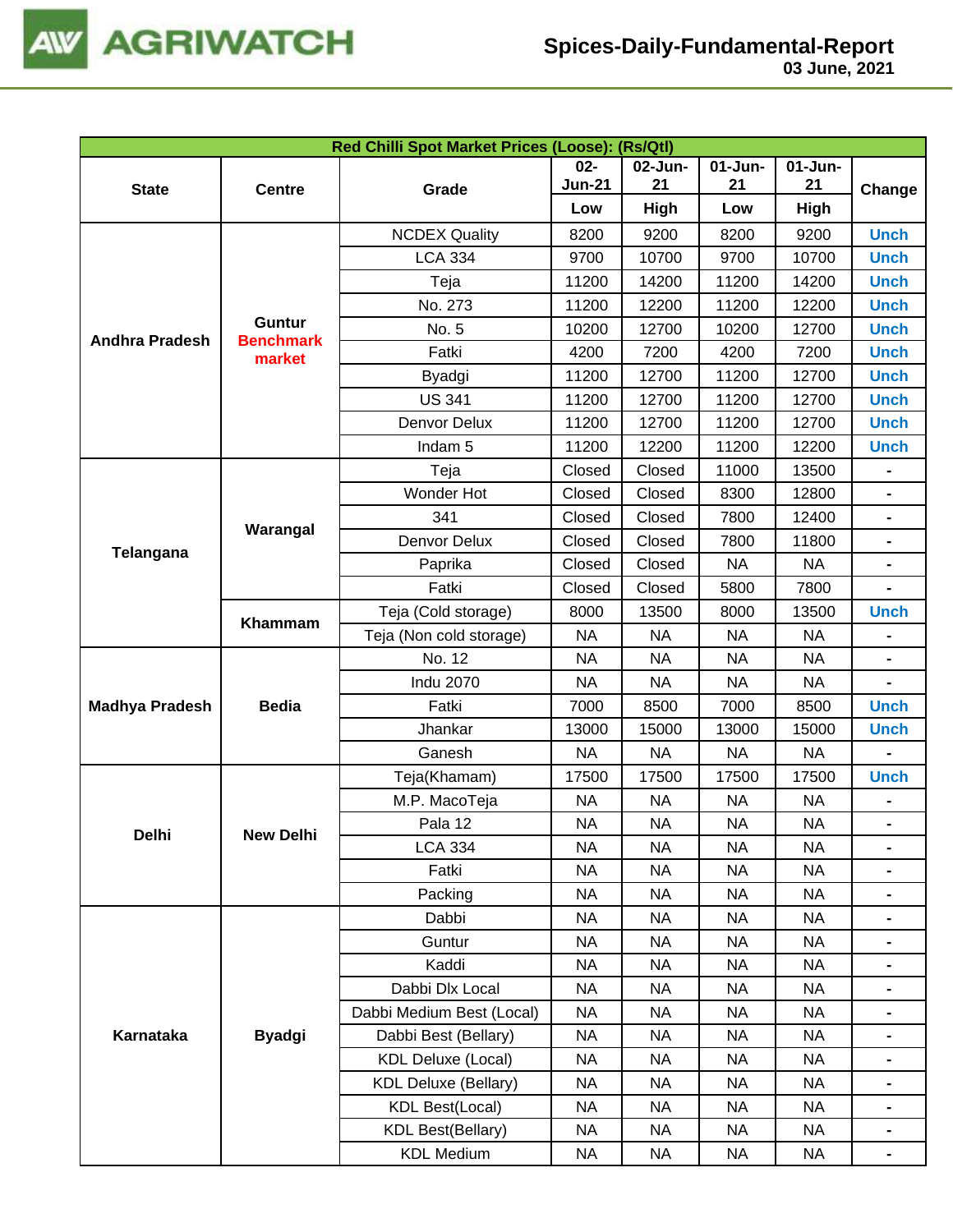

|                                                               |                | Denvor Deluxe                 | NA        | NA        | NA        | <b>NA</b> |          |  |
|---------------------------------------------------------------|----------------|-------------------------------|-----------|-----------|-----------|-----------|----------|--|
|                                                               |                | 2043                          | NA.       | NA        | <b>NA</b> | <b>NA</b> |          |  |
|                                                               |                | 5531                          | NA.       | NA.       | NA.       | NA.       |          |  |
|                                                               |                | C <sub>5</sub>                | NA.       | NA.       | NA.       | NA.       |          |  |
|                                                               |                | <b>KDL Fatki</b>              | NA.       | NA.       | NА        | NA.       |          |  |
|                                                               |                | Seed Fatki                    | <b>NA</b> | NA        | <b>NA</b> | NA.       |          |  |
| Arrivals & Off-take in bags (1 bag = 45 Kg), (1 bag = 38Kgs)* |                |                               |           |           |           |           |          |  |
|                                                               |                |                               |           |           |           |           |          |  |
| <b>State</b>                                                  | <b>Centre</b>  | <b>Parameter</b>              |           | 02-Jun-21 |           | 01-Jun-21 | Change   |  |
|                                                               |                | Arrivals                      |           | 10000     |           | 25000     | $-15000$ |  |
| Andhra Pradesh                                                | <b>Guntur</b>  | Off-take                      |           | 10000     |           | 20000     | $-10000$ |  |
|                                                               | Warangal       | Arrivals                      |           | Closed    |           | 25000     |          |  |
| Telangana                                                     |                | Arrivals (Cold storage) *     |           | 25000     |           | 30000     | $-5000$  |  |
|                                                               | <b>Khammam</b> | Arrivals (Non cold storage) * |           | NA.       |           | <b>NA</b> |          |  |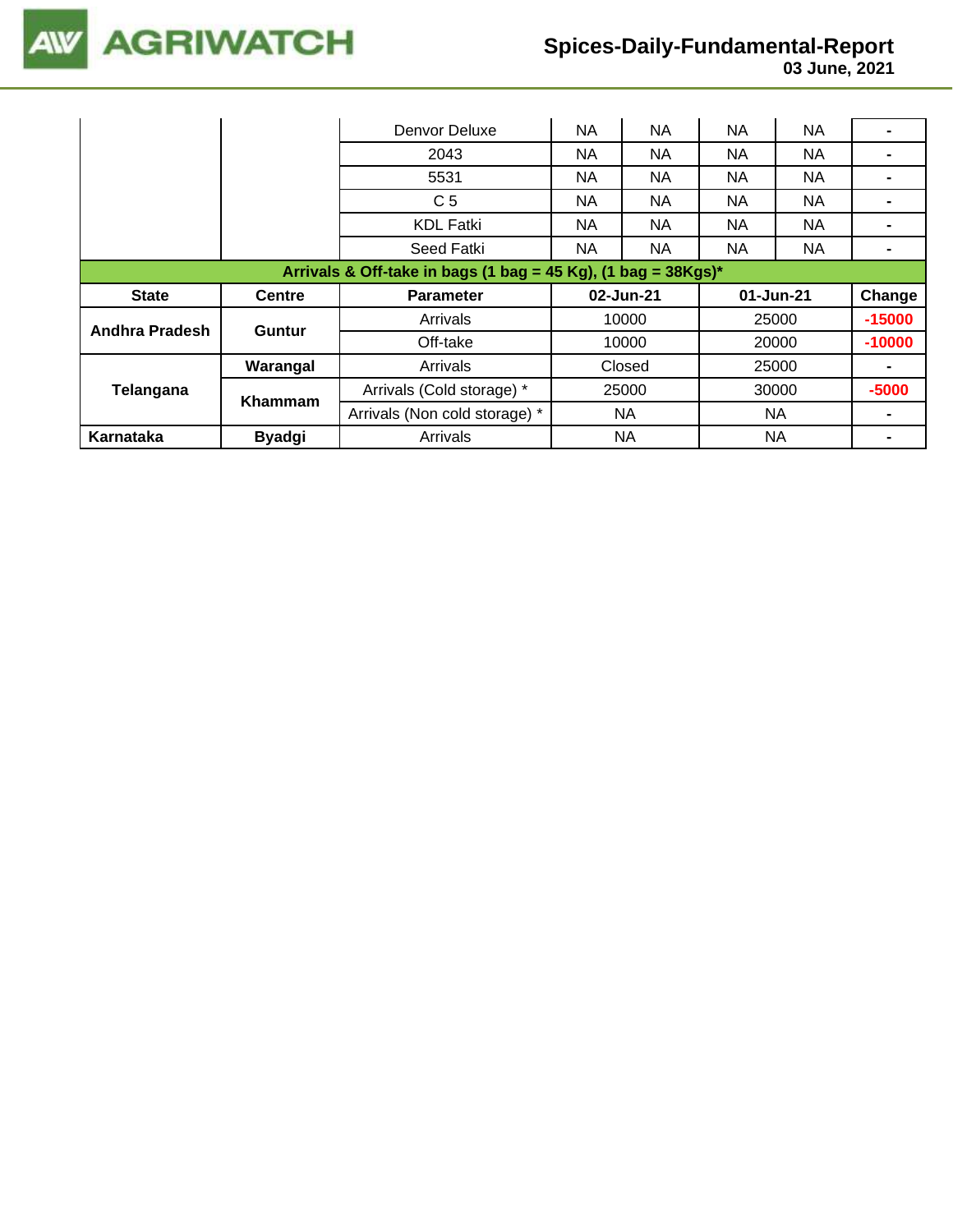

## **TURMERIC**

#### **Fundamentals: Today's Update:**

- Steady sentiment witnessed in the Turmeric spot market on Wednesday. Few spot markets reported closed due to coronavirus lockdown, likely to reopen from June first week.
- Turmeric sowing in Maharashtra slowly started.

- Expected lower production current year supported the prices in the spot market from lower levels.
- For the 2021-22 marketing period, Agriwatch expected 0.62 lakh MT ending stocks (with increasing exports and domestic consumption), which is lower than 0.98 lakh MT from last year, likely to support prices from the current level.
- Good domestic demand along with upcountry demand supported the prices.
- Agriwatch estimates, Turmeric all India production for 2021-22 is estimated at 4.46 lakh MT. Last year's production was 4.53 lakh MT.

| <b>Turmeric Spot Market Prices (Loose): (Rs/Qtl)</b> |                         |                               |           |           |                              |
|------------------------------------------------------|-------------------------|-------------------------------|-----------|-----------|------------------------------|
| <b>State</b>                                         | <b>Centre</b>           | Grade                         | 02-Jun-21 | 01-Jun-21 | Change                       |
|                                                      |                         | Nizam quality                 | 7600      | 7600      | <b>Unch</b>                  |
|                                                      | <b>Nizamabad</b>        | Double polish finger          | 8400      | 8400      | <b>Unch</b>                  |
|                                                      | <b>Benchmark market</b> | Gattah (unpolished)           | 6800      | 6800      | <b>Unch</b>                  |
| Telangana                                            |                         | Gattah (double polished)      | 7900      | 7900      | <b>Unch</b>                  |
|                                                      | Warangal                | Finger                        | Closed    | 6640      |                              |
|                                                      |                         | Round                         | Closed    | 6240      |                              |
|                                                      |                         | Finger                        | Closed    | Closed    |                              |
|                                                      | Erode                   | Gattah                        | Closed    | Closed    |                              |
|                                                      |                         | Sellem                        | Closed    | Closed    | $\qquad \qquad \blacksquare$ |
| <b>Tamil Nadu</b>                                    | Coimbatore              | <b>Bulb</b>                   | <b>NA</b> | <b>NA</b> | $\blacksquare$               |
|                                                      |                         | Finger                        | <b>NA</b> | <b>NA</b> |                              |
|                                                      | <b>Salem</b>            | <b>Bulb</b>                   | <b>NA</b> | <b>NA</b> |                              |
|                                                      |                         | Finger                        | <b>NA</b> | <b>NA</b> |                              |
|                                                      |                         | <b>Bulb</b>                   | 7100      | 7100      | <b>Unch</b>                  |
|                                                      | <b>Duggirala</b>        | <b>Bilty</b>                  | 7739      | 7739      | <b>Unch</b>                  |
| <b>Andhra Pradesh</b>                                |                         | Finger                        | 7100      | 7100      | <b>Unch</b>                  |
|                                                      |                         | Bilty                         | 7739      | 7739      | <b>Unch</b>                  |
|                                                      |                         | Rajpuri/Salem Finger          | <b>NA</b> | <b>NA</b> |                              |
|                                                      | Sangli                  | Rajpuri Medium                | <b>NA</b> | <b>NA</b> |                              |
|                                                      |                         | DesiKadappa                   | <b>NA</b> | <b>NA</b> |                              |
|                                                      |                         | Salem Powder                  | 6800      | 6800      | <b>Unch</b>                  |
|                                                      |                         | Mini Salem                    | 7500      | 7500      | <b>Unch</b>                  |
| <b>Maharashtra</b>                                   | <b>Basmat</b>           | Super Salem                   | 7800      | 7800      | <b>Unch</b>                  |
|                                                      |                         | <b>Gattah Powder</b>          | 6700      | 6700      | <b>Unch</b>                  |
|                                                      |                         | <b>Gattah Premium</b>         | 7000      | 7000      | <b>Unch</b>                  |
|                                                      |                         | Turmeric Finger Polished      | 7700      | 7700      | <b>Unch</b>                  |
|                                                      | <b>Nanded</b>           | <b>Turmeric Bulb Polished</b> | 6800      | 6800      | <b>Unch</b>                  |
|                                                      |                         | <b>Turmeric Mix</b>           | 7000      | 7000      | <b>Unch</b>                  |
|                                                      |                         | Gattah                        | 8600      | 8600      | <b>Unch</b>                  |
| <b>Delhi</b>                                         | <b>Delhi</b>            | Mini Salem                    | 9500      | 9500      | <b>Unch</b>                  |
|                                                      |                         | Finger Single Polished        | 8500      | 8500      | <b>Unch</b>                  |
|                                                      |                         | <b>Finger Double Polished</b> | 9500      | 9500      | <b>Unch</b>                  |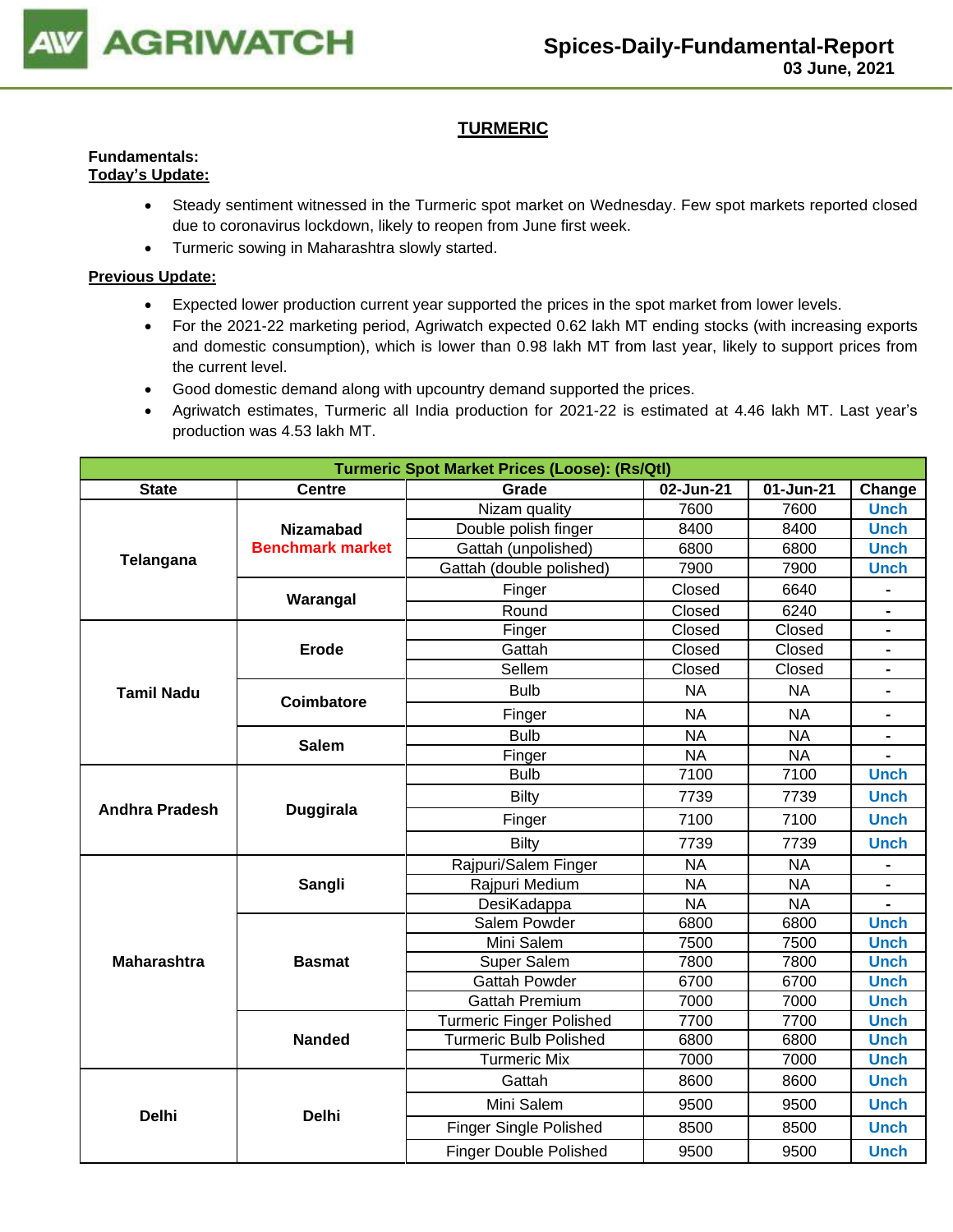

 **03 June, 2021**

| <b>State</b>          | Arrival & Off-take in bags $*(1 \text{ bag} = 75 \text{ Kg}), \#(1 \text{ bag} = 60 \text{ Kg})$ |                  |           |           |                      |  |
|-----------------------|--------------------------------------------------------------------------------------------------|------------------|-----------|-----------|----------------------|--|
|                       | <b>Centre</b>                                                                                    | <b>Parameter</b> | 02-Jun-21 | 01-Jun-21 | Change               |  |
| Telangana             | <b>Nizamabad</b>                                                                                 | Arrival          | 3000      | 3000      | <b>Unch</b>          |  |
|                       |                                                                                                  | Off-take         | 3000      | 3000      | <b>Unch</b>          |  |
|                       | Warangal                                                                                         | <b>Arrival</b>   | Closed    | 3000      |                      |  |
|                       | <b>Erode</b>                                                                                     | <b>Arrival</b>   | Closed    | Closed    |                      |  |
| <b>Tamil Nadu</b>     |                                                                                                  | Off-take         | Closed    | Closed    |                      |  |
|                       | Coimbatore                                                                                       | <b>Arrival</b>   | NA.       | NA.       |                      |  |
|                       | <b>Salem</b>                                                                                     | Arrival*         | NA        | NA        | -                    |  |
| <b>Andhra Pradesh</b> | Duggirala                                                                                        | Arrival*         | NA        | <b>NA</b> | -                    |  |
|                       | Sangli                                                                                           | Arrival#         | NA        | NA        | $\blacksquare$       |  |
| <b>Maharashtra</b>    | <b>Basmat</b>                                                                                    | Arrival*         | 2000      | 2250      | $-250$               |  |
|                       | <b>Nanded</b>                                                                                    | <b>Arrival</b>   | 3000      | 3000      | <b>Unch</b>          |  |
|                       |                                                                                                  |                  |           |           | <b>Arrival * Qtl</b> |  |

#### **NCDEX-FUTURES MARKET**

| <b>Turmeric</b> |       |      |      |      |              |               |             |       |           |
|-----------------|-------|------|------|------|--------------|---------------|-------------|-------|-----------|
| <b>Contract</b> | +/-\$ | Open | High | Low  | <b>Close</b> | <b>Volume</b> | Vol. Change | Οl    | OI Change |
| <b>Jun-21</b>   | $-24$ | 7726 | 7766 | 7682 | 7730         | 1.240         | $-470$      | 8.245 | $-415$    |
| July-21         | -46   | 7876 | 7900 | 7824 | 7850         | 1,105         | $-715$      | 4.560 | 405       |
| Aug-21          |       |      |      |      |              |               |             |       | $-10$     |

| <b>Spread</b> | <b>Jun-21</b> | <b>Jun-21</b> | Aug-21 |
|---------------|---------------|---------------|--------|
| <b>Basis</b>  | $-130$        |               |        |
| <b>Jun-21</b> |               | 120           |        |
| July-21       |               |               | $- -$  |

NB: Spot prices used for spread calculation is the basis Nizamabad for Nizam grade. Basis = Spot prices– Near month futures.

#### **NCDEX- STOCK POSITION**

| <b>Stocks</b>    | Demat      | <b>In-Process</b> | <b>Total</b> |
|------------------|------------|-------------------|--------------|
|                  | 01.06.2021 | 01.06.2021        | 01.06.2021   |
| <b>Sangli</b>    | 2330       |                   | 2330         |
| Erode            | $- -$      | $- -$             | $- -$        |
| <b>Nizamabad</b> | 1105       |                   | 1105         |
| Warangal         | $- -$      | $- -$             | $- -$        |
|                  |            |                   |              |

(**Quantity in MT)**

#### **NCDEX Turmeric EED Wise Stock Position (Qty in MT) on 24th May, 2021**

| <b>EED</b>   | Sangli (Desi<br>Cuddapah) | <b>Sangli</b><br>(Rajapore) | <b>Nizamabad</b> | <b>Nizamabad</b><br>(Farmer Polished) | <b>Basmat</b><br>(Salem) | <b>Total</b> |
|--------------|---------------------------|-----------------------------|------------------|---------------------------------------|--------------------------|--------------|
| 10-Aug-21    | $\overline{\phantom{a}}$  | 732                         | 120              | $\sim$ $\sim$                         | $\sim$ $\sim$            | 852          |
| 10-Sep-21    | $- -$                     | 317                         | 780              | $\sim$ $\sim$                         | $\sim$ $\sim$            | 1097         |
| 10-0ct-21    | $\sim$ $\sim$             | 238                         | 190              | $\sim$ $\sim$                         | $\sim$ $\sim$            | 378          |
| 10-Nov-21    | $- -$                     | 903                         | 10               | $- -$                                 | $- -$                    | 913          |
| 10-Dec-21    | $- -$                     | 110                         |                  | ۰                                     |                          | 110          |
| <b>Total</b> | $- -$                     | 2300                        | 1105             | $\overline{\phantom{m}}$              | $\sim$                   | 3405         |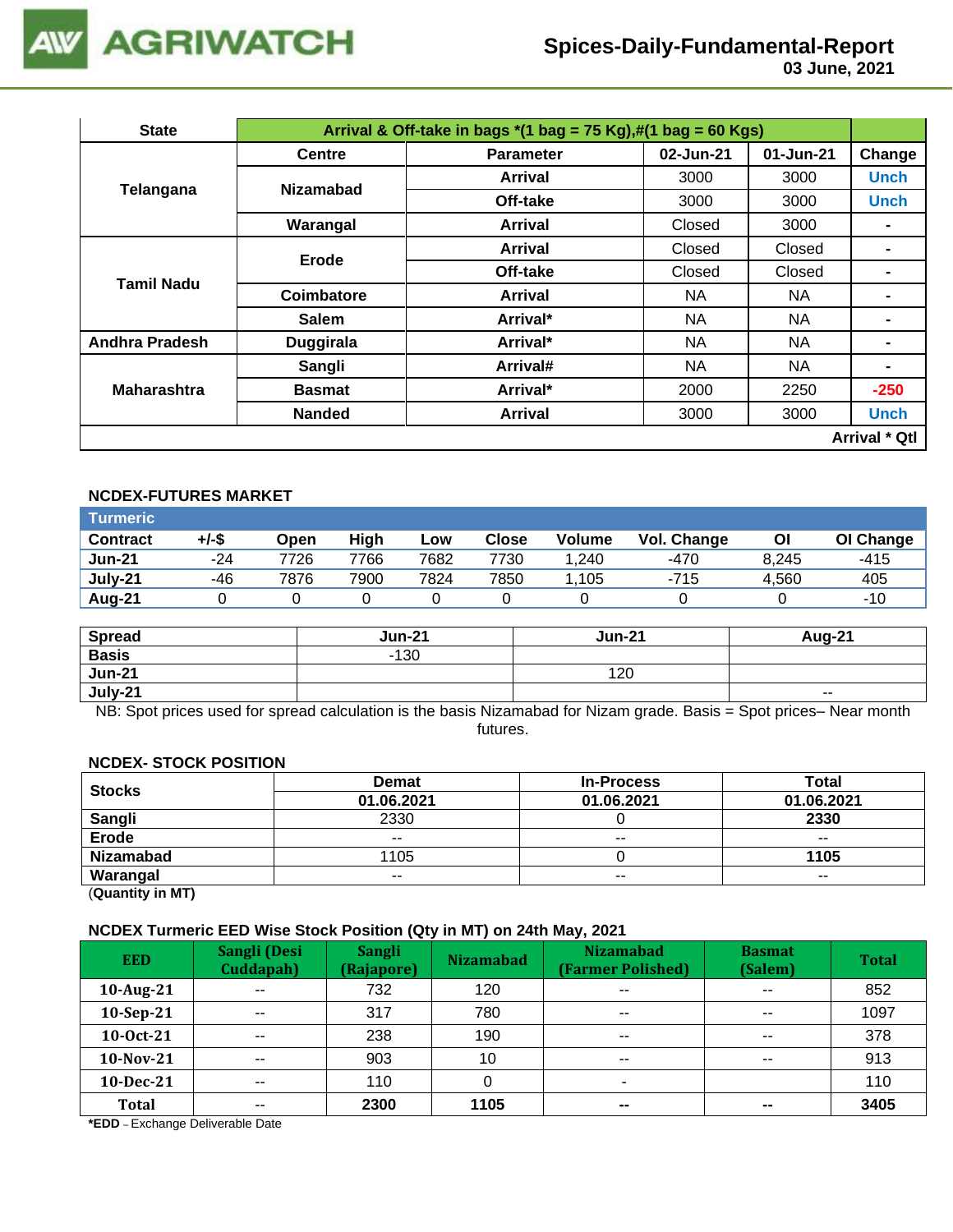

### **BLACK PEPPER**

#### **Fundamentals: Today's Update:**

- Continued steady to firm sentiment witnessed in the Black pepper market on Wednesday.
- As of 02nd June, new pepper 500 G/L traded at Rs.38,700/-qtl, Rs.100 up from the previous day.
- Vietnam Pepper price today, Pepper prices today (June 2) continued to decrease scatteredly in some localities. Currently, the lowest price recorded is 66,000 VND/kg. Specifically, Dong Nai province decreased by 1,000 VND/kg, witnessing the lowest level according to the survey at 66,000 VND/kg. Similarly, after adjusting to reduce 500 VND/kg compared to yesterday, Gia Lai province now buys at 67,000 VND/kg. The remaining local did not record new fluctuations, stable transactions in the range of 69,000 - 71,000 VND/kg
- Pepper planter's are holding their produce, as they are not interested to supply their produce at the current prices level also lower market movement due to lockdown in Kerala growing regions added the bullish sentiment.
- Domestic pepper farmers have called for the intervention of the Spices Board to ensure the purchasing and marketing for processors, dealers and consumers is taking place in accordance with their requirements. They pointed out restrictions on spice buyers and traders, especially in the two districts of Idukki and Wayanad in Kerela growing state, amid the shutdown due to the COVID-19 pandemic.
- The state's industrial regulator allowed processing units to operate, as spices belong to the food industry and are directly related to exports. However, processing units are having difficulty meeting domestic demand from Masala's manufacturers when raw materials are not available for processing.

- As per trade information, last few years very large quantities (on an average yearly around 5,000 MT) of pepper imported from Vietnam via Nepal and Myanmar to India illegally, but from last two years its banned, which was supported the Indian pepper prices and it will support the prices further in coming days.
- Currently, increasing demand coming from North-Eastern states, Bihar, West Bengal, Jharkhand etc. which was not coming in this way for the last few years as a result of illegal trade and growing domestic demand from other states likely to support pepper prices further.
- According to International Pepper Organization (IPC), in 2021, global pepper production is expected to reach 555 thousand tons, down 21 thousand tons compared to 2020 (576 thousand tons).
- Global pepper exports in 2020 recorded a slight increase of 2% at 481 thousand tons. The top three exporters are Vietnam, Brazil and Indonesia with a total market share of 89%.
- Currently, Vietnam has completed the harvest of the new pepper season. Pepper output in this crop is estimated at 180,000 tons, down 25-30% from the previous year. Although the official number has not been announced.
- According to Vietnam Pepper Association, the total pepper export volume is about 95,000 tons from January to April 2021 (in the first 4 months of 2020, it is 116,764 tons), down by 18.64%.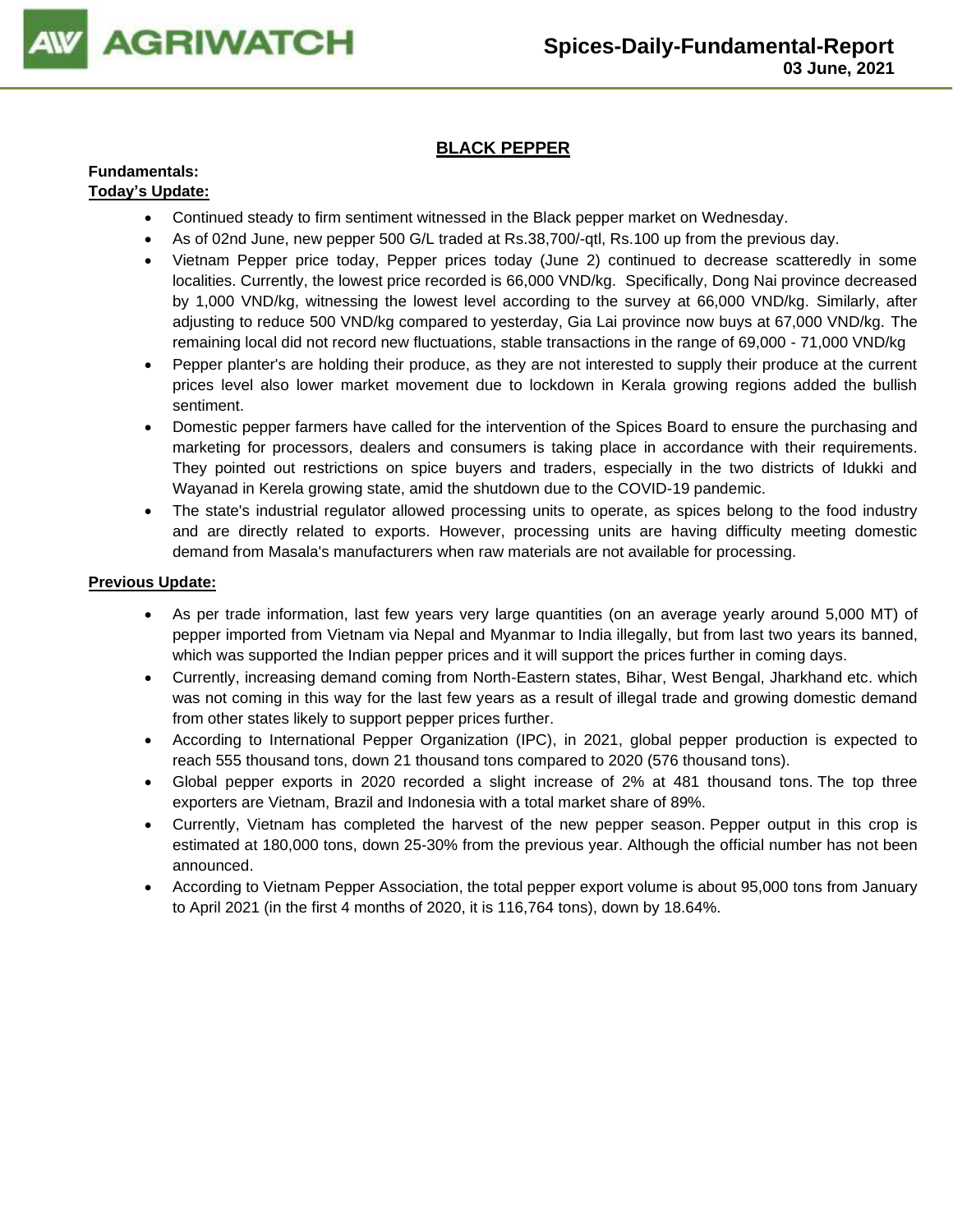

| <b>Black Pepper Spot Market Prices (Loose): (Rs/Qtl)</b> |                         |                                        |           |           |                |  |  |  |
|----------------------------------------------------------|-------------------------|----------------------------------------|-----------|-----------|----------------|--|--|--|
| <b>State</b>                                             | <b>Centre</b>           | Grade                                  | 02-Jun-21 | 01-Jun-21 | Change         |  |  |  |
| Kerala                                                   | Kochi                   | Ungarbled                              | 39700     | 39600     | 100            |  |  |  |
|                                                          | <b>Benchmark market</b> | Garbled                                | 41700     | 41600     | 100            |  |  |  |
| Karnataka                                                | Chikkamagaluru          | Ungarbled                              | Closed    | Closed    | $\blacksquare$ |  |  |  |
|                                                          |                         | Unpolished                             | 41500     | 41500     | <b>Unch</b>    |  |  |  |
| <b>Delhi</b>                                             | <b>New Delhi</b>        | Number 11.5                            | 46000     | 46000     | <b>Unch</b>    |  |  |  |
|                                                          |                         | 550 GL                                 | 43000     | 43000     | <b>Unch</b>    |  |  |  |
|                                                          |                         | <b>Arrivals &amp; Off-take in Tons</b> |           |           |                |  |  |  |
| <b>State</b>                                             | <b>Centre</b>           | <b>Parameter</b>                       | 02-Jun-21 | 01-Jun-21 | Change         |  |  |  |
| Kerala                                                   | Kochi                   | Arrivals                               | 8         | <b>NA</b> | $\blacksquare$ |  |  |  |
|                                                          |                         | Off-take                               | 8         | <b>NA</b> |                |  |  |  |

| <b>Black Pepper FOB Prices (USD/MT)</b> |                                  |                          |                                           |                                            |                                        |                              |  |  |  |
|-----------------------------------------|----------------------------------|--------------------------|-------------------------------------------|--------------------------------------------|----------------------------------------|------------------------------|--|--|--|
| Date                                    | <b>Brazil</b><br><b>ASTA 570</b> | ex Kochi<br>(India) ASTA | Lampung<br>(Indonesia)<br><b>ASTA 570</b> | Kuching (Sarawak,<br><b>Malaysia) ASTA</b> | <b>Ho Chi Minh</b><br>(Vietnam) 500g/l | Ho Chi<br><b>Minh 550g/l</b> |  |  |  |
| 24/05/21                                | 3925                             | 5543                     | 3860                                      | 4800                                       | 3895                                   | 3995                         |  |  |  |
| 25/05/21                                | 3925                             | 5577                     | 3867                                      | 4985                                       | 3895                                   | 3995                         |  |  |  |
| 26/05/21                                | 3925                             | 5623                     | ۰                                         | -                                          | 3895                                   | 3995                         |  |  |  |
| 27/05/21                                | 3925                             | 5647                     | 3867                                      | 4985                                       | 3995                                   | ۰                            |  |  |  |
| 28/05/21                                | 3925                             |                          | 3874                                      | 4985                                       | 3995                                   | 4035                         |  |  |  |
| 31/05/21                                | 3925                             |                          | 3879                                      | 4985                                       | 3995                                   | 4035                         |  |  |  |
| 01/06/21                                | 3925                             | ۰                        |                                           | 4985                                       | 3995                                   | 4035                         |  |  |  |
| 02/06/21                                | 3925                             |                          | 3883                                      | 4985                                       | 3995                                   | 4035                         |  |  |  |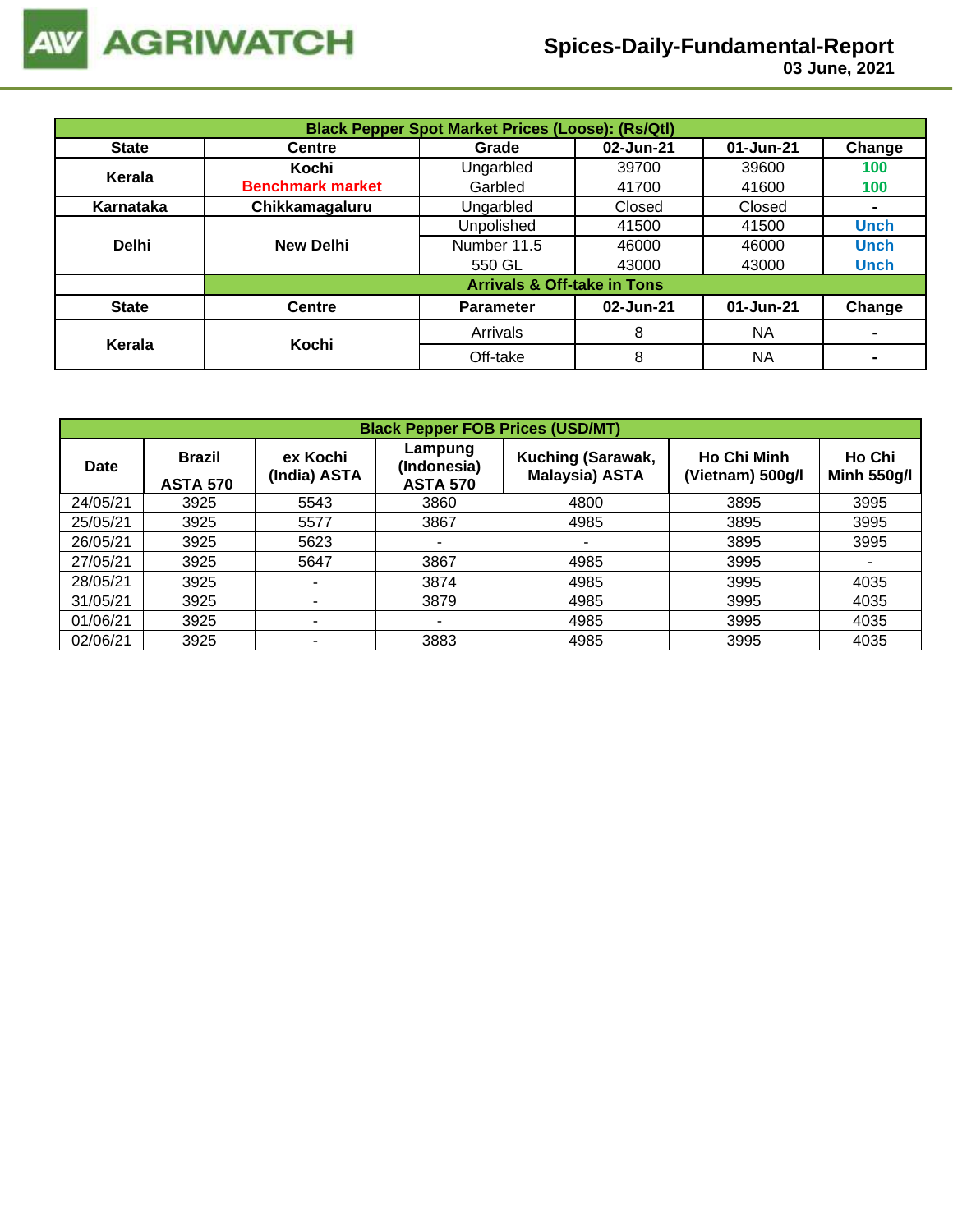

### **JEERA (CUMIN SEED)**

#### **Fundamentals: Today's Update:**

- Steady to weak sentiment witnessed in Jeera Unjha spot market on Wednesday, mostly market closed due to coronavirus lockdown, likely to reopen from the first week of June.
- Currently, due to Covid-19 buyers are uncertain for upcoming market condition, so they are not doing higher buying as of now.

- In Unjha benchmark market new crop supply reported at around 35,000 to 37,000 bags on an average daily basis.
- Buyers reported active at a lower price level. Export demand continuing at the Unjha spot market.
- *As per the Agriwatch production estimate, Jeera production for 2021-22 (marketing period) is estimated at 391,801 MT (around 71 lakh bags each of 55 kg) compared to last year's 451,451 MT (82 lakh bags).*

|              | Jeera (Cumin Seed) Spot Market Prices (Loose): (Rs/Qtl) |                                            |                 |           |                              |  |  |  |
|--------------|---------------------------------------------------------|--------------------------------------------|-----------------|-----------|------------------------------|--|--|--|
| <b>State</b> | <b>Centre</b>                                           | Grade                                      | 02-Jun-21       | 01-Jun-21 | Change                       |  |  |  |
|              | Unjha                                                   | Local                                      | 12300           | 12300     | <b>Unch</b>                  |  |  |  |
|              | <b>Benchmark market</b>                                 | <b>NCDEX Quality</b>                       | 13700           | 13700     | <b>Unch</b>                  |  |  |  |
|              |                                                         | Poojari type /Machine Cut                  | 14600           | 14600     | <b>Unch</b>                  |  |  |  |
|              |                                                         | 1% Singapore                               | <b>NR</b>       | <b>NR</b> |                              |  |  |  |
|              |                                                         | 2% Singapore                               | <b>NR</b>       | <b>NR</b> |                              |  |  |  |
| Gujarat      | <b>Mundra Port (FoR)</b>                                | 1 % European                               | <b>NR</b>       | <b>NR</b> | $\blacksquare$               |  |  |  |
|              |                                                         | 2% European                                | <b>NR</b>       | <b>NR</b> |                              |  |  |  |
|              | Rajkot                                                  | Local                                      | 12650           | 12800     | $-150$                       |  |  |  |
|              | Patan                                                   | Local                                      | <b>NA</b>       | 13075     | $\qquad \qquad \blacksquare$ |  |  |  |
|              | <b>Dhrol</b>                                            | Local                                      | $\overline{NA}$ | <b>NA</b> | $\blacksquare$               |  |  |  |
|              | Gondal                                                  | Local                                      | 12755           | 12855     | $-100$                       |  |  |  |
|              | Jodhpur                                                 | Local                                      | 13000           | 13000     | <b>Unch</b>                  |  |  |  |
| Rajasthan    | <b>Merta City</b>                                       | Local                                      | 13000           | 15000     | $-2000$                      |  |  |  |
|              | <b>Nagaur</b>                                           | Local                                      | 13200           | 13200     | <b>Unch</b>                  |  |  |  |
|              | <b>Anandpur Kalu</b>                                    | Local                                      | 13500           | 13500     | <b>Unch</b>                  |  |  |  |
| <b>Delhi</b> | <b>New Delhi</b>                                        | Ganesh                                     | 14600           | 14600     | <b>Unch</b>                  |  |  |  |
|              |                                                         | Poojari type / Machine Cut                 | 16000           | 16000     | <b>Unch</b>                  |  |  |  |
|              |                                                         | Arrival & Off-take in bags (1 bag = 55 kg) |                 |           |                              |  |  |  |
| <b>State</b> | <b>Centre</b>                                           | <b>Parameter</b>                           | 02-Jun-21       | 01-Jun-21 | Change                       |  |  |  |
|              | Unjha                                                   | Arrival                                    | 5000            | 6000      | $-1000$                      |  |  |  |
|              |                                                         | Off-take                                   | 5000            | 6000      | $-1000$                      |  |  |  |
|              | Rajkot                                                  | Arrival*                                   | 1800            | <b>NA</b> | $\blacksquare$               |  |  |  |
| Gujarat      | Patan                                                   | Arrival*                                   | <b>NA</b>       | 257       |                              |  |  |  |
|              | <b>Dhrol</b>                                            | Arrival*                                   | <b>NA</b>       | <b>NA</b> | $\blacksquare$               |  |  |  |
|              | Gondal                                                  | Arrival                                    | 140             | 1020      | $-880$                       |  |  |  |
|              | Jodhpur                                                 | Arrival                                    | 1500            | 2000      | $-500$                       |  |  |  |
|              | <b>Merta City</b>                                       | Arrival                                    | 4000            | 2000      | 2000                         |  |  |  |
| Rajasthan    | <b>Nagaur</b>                                           | Arrival                                    | 1500            | 1200      | 300                          |  |  |  |
|              | <b>Anandpur Kalu</b>                                    | Arrival                                    | 200             | 200       | <b>Unch</b>                  |  |  |  |
|              |                                                         |                                            |                 |           | Arrival * Qtl                |  |  |  |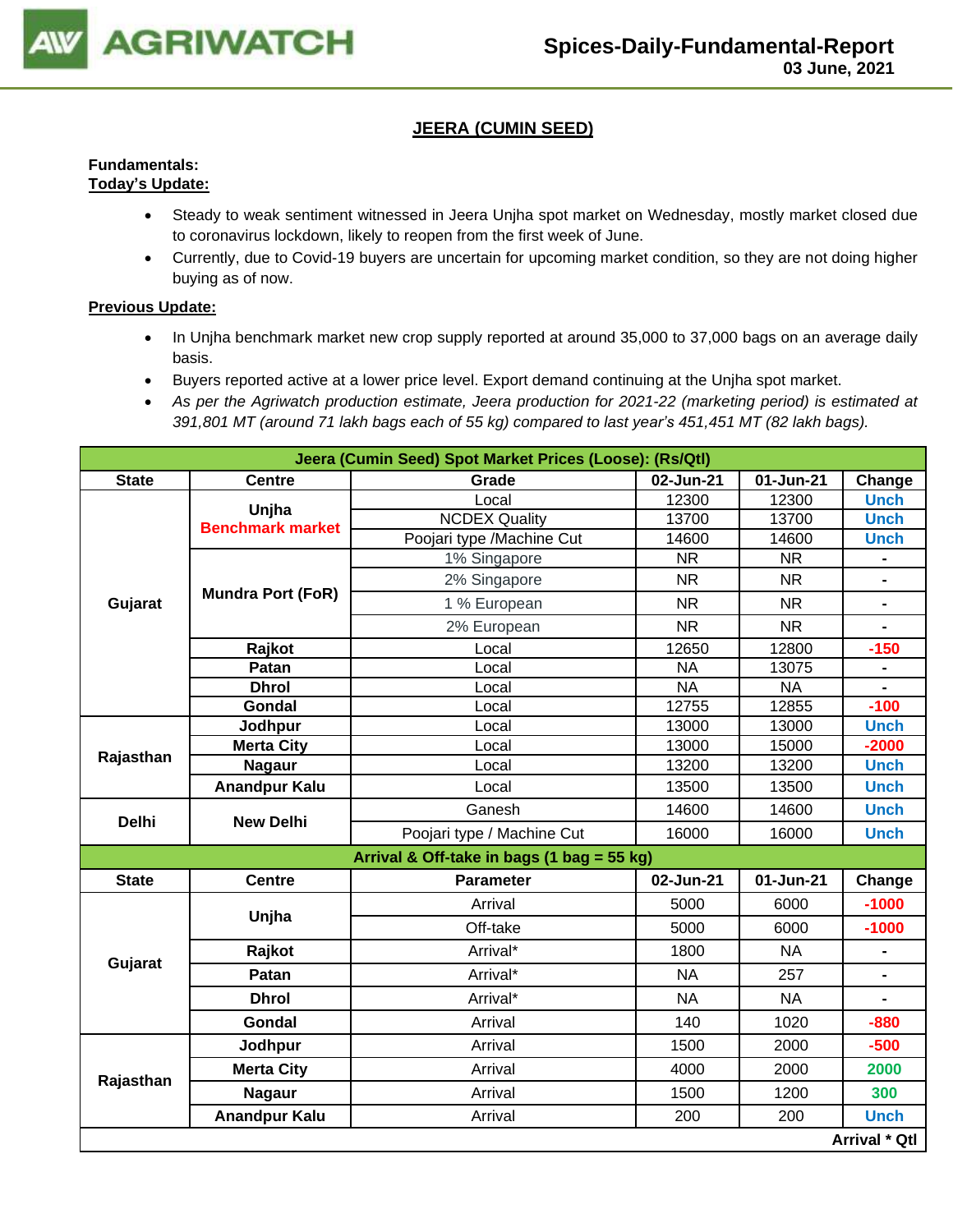

#### **NCDEX-FUTURES MARKET**

| Jeera (Cumin Seed) |       |       |       |       |              |        |             |       |           |  |
|--------------------|-------|-------|-------|-------|--------------|--------|-------------|-------|-----------|--|
| <b>Contract</b>    | +/-\$ | Open  | High  | Low   | <b>Close</b> | Volume | Vol. Change | Οl    | OI Change |  |
| <b>Jun-21</b>      | -20   | 13710 | 13750 | 13640 | 13690        | 519    | 423         | 5.394 | 5.517     |  |
| July-21            |       | 13890 | 13895 | 13800 | 13850        | 483    | 132         | 2.232 | 240       |  |
| Aug-21             |       | 13990 | 13990 | 13990 | 13990        |        |             |       |           |  |

| <b>Spread</b> | <b>Jun-21</b> | July-21 | <b>Aug-21</b> |
|---------------|---------------|---------|---------------|
| <b>Basis</b>  | 10            |         |               |
| <b>Jun-21</b> |               | 160     |               |
| July-21       |               |         | 140           |

NB: Spread was done by taking Spot prices at Unjha or NCDEX Quality. Basis = Spot prices– Near month futures.

#### **NCDEX- STOCK POSITION**

| <b>Stocks</b> | <b>Demat</b> | <b>In-Process</b> | Total      |
|---------------|--------------|-------------------|------------|
|               | 01.06.2021   | 01.06.2021        | 01.06.2021 |
| Jodhpur       | $- -$        | $- -$             | $- -$      |
| Unjha         | 4524         |                   | 4524       |

(**Quantity in MT)**

#### **NCDEX Jeera (Cumin Seed) EED Wise Stock Position Qty in MT on 24th May 2021**

| <b>EED</b>   | <b>Jodhpur</b> | Unjha | <b>Total</b> |
|--------------|----------------|-------|--------------|
| 10-Sep-21    | $- -$          | 1466  | 1466         |
| 10-Oct-21    | $- -$          | 2765  | 2765         |
| 10-Nov-21    | $\sim$ $\sim$  | 341   | 341          |
| 10-Dec-21    | $\sim$ $\sim$  |       | ь            |
| <b>Total</b> | $\sim$ $\sim$  | 4578  | 4578         |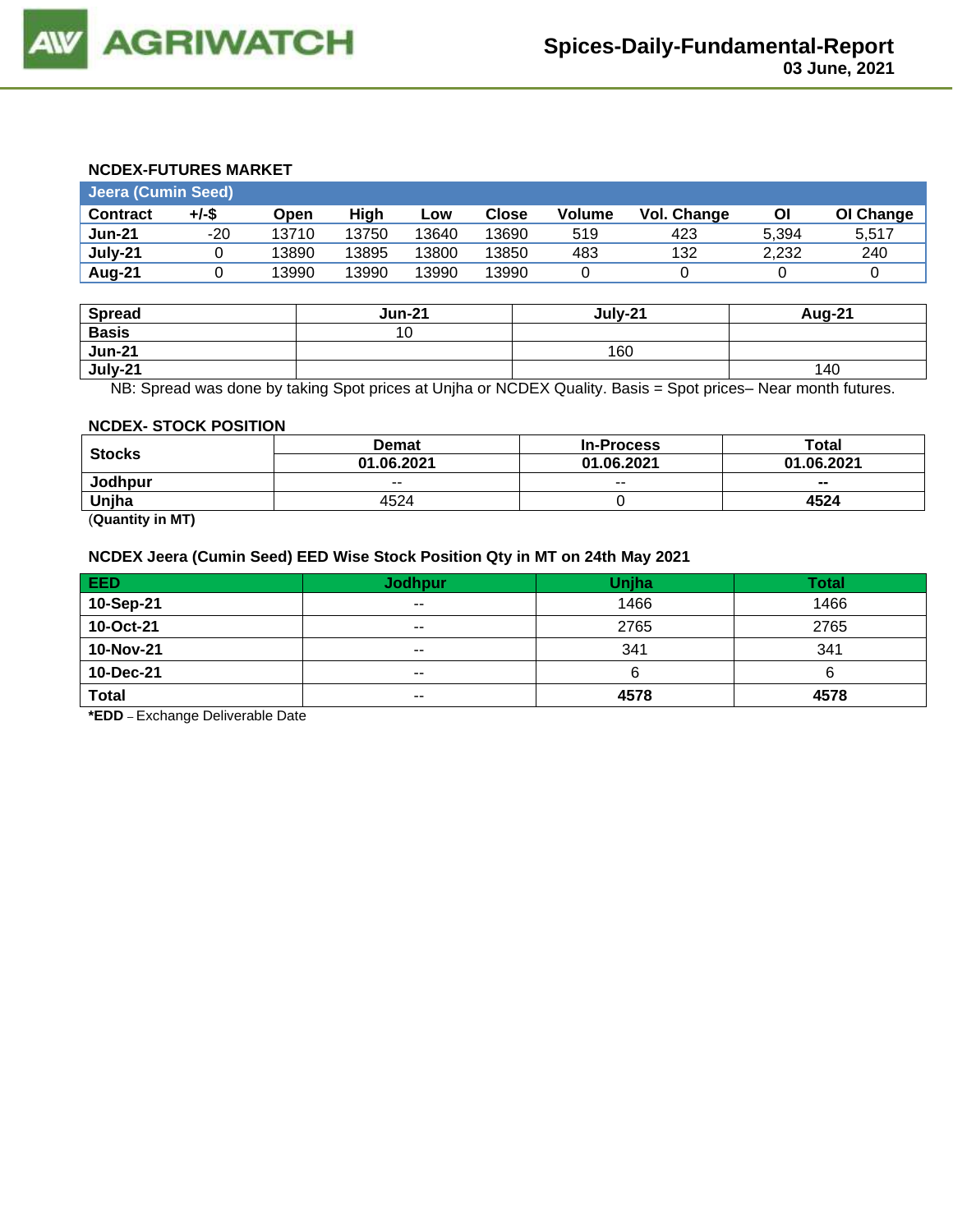

#### **CARDAMOM**

#### **Fundamentals**

#### **Today's Update:**

• Continued steady sentiment witnessed in Delhi Cardamom spot market on Wednesday.

- India's production for the coming marketing year 2021-22 (which will start from August officially) expected better around 30,000 MT also put the cap on prices.
- Cardamom planters were received higher prices last two years, therefore, they are taking care of their plants and favourable weather condition, is the main reason for expecting good crop in the coming year.
- As we expected earlier, the new Cardamom supply pressurizes the prices from higher levels due to increased production.
- Agriwatch estimates for 2020-21, India's Cardamom production would be around 22,000 23,000 MT, due to favourable weather conditions. Last year it was 19,000 – 20,000 MT.

| <b>Small Cardamom Spot Market Prices (Loose): (Rs/Kg)</b> |                          |                                            |           |           |                |  |  |  |  |
|-----------------------------------------------------------|--------------------------|--------------------------------------------|-----------|-----------|----------------|--|--|--|--|
| <b>State</b>                                              | <b>Auction Price</b>     |                                            | 02-Jun-21 | 01-Jun-21 | Change         |  |  |  |  |
| Kerala                                                    | <b>Kumily</b>            | <b>Max price</b>                           | <b>NA</b> | <b>NA</b> | $\blacksquare$ |  |  |  |  |
|                                                           | <b>Benchmark market</b>  | Avg. Price                                 | <b>NA</b> | NA.       | ۰              |  |  |  |  |
|                                                           |                          | <b>Medium</b>                              | 1300      | 1300      | <b>Unch</b>    |  |  |  |  |
|                                                           |                          | 6.5 (Bold)                                 | 1350      | 1350      | <b>Unch</b>    |  |  |  |  |
| <b>Delhi</b>                                              | <b>New Delhi</b>         | 7 (Bold)                                   | 1500      | 1500      | <b>Unch</b>    |  |  |  |  |
|                                                           |                          | 7.5 (Bold)                                 | 1700      | 1700      | <b>Unch</b>    |  |  |  |  |
|                                                           |                          | 8 (Bold)                                   | 2000      | 2000      | <b>Unch</b>    |  |  |  |  |
|                                                           |                          | Large Cardamom Spot Market Prices: (Rs/Kg) |           |           |                |  |  |  |  |
|                                                           | Singtam                  | <b>Badadana</b>                            | NA        | NA        | ۰              |  |  |  |  |
|                                                           | Singtam                  | Chotadana                                  | <b>NA</b> | <b>NA</b> | ۰              |  |  |  |  |
|                                                           | Gangtok                  | <b>Badadana</b>                            | <b>NA</b> | <b>NA</b> | $\blacksquare$ |  |  |  |  |
|                                                           | <b>Sikkim</b><br>Gangtok | Chotadana                                  | <b>NA</b> | <b>NA</b> | ۰              |  |  |  |  |
| <b>West Bengal</b>                                        | <b>Siliguri</b>          | <b>Badadana</b>                            | NA        | NA        | ۰              |  |  |  |  |
|                                                           | Siliguri                 | Chotadana                                  | <b>NA</b> | <b>NA</b> | $\blacksquare$ |  |  |  |  |
| <b>Arrival &amp; Off-take in Kg</b>                       |                          |                                            |           |           |                |  |  |  |  |
| <b>State</b>                                              | <b>Parameter</b>         | <b>Centre</b>                              | 02-Jun-21 | 01-Jun-21 | Change         |  |  |  |  |
| Kerala                                                    | <b>Kumily</b>            | <b>Arrivals</b>                            | NA        | NA        | $\blacksquare$ |  |  |  |  |
|                                                           |                          | Off-take                                   | NA        | <b>NA</b> | -              |  |  |  |  |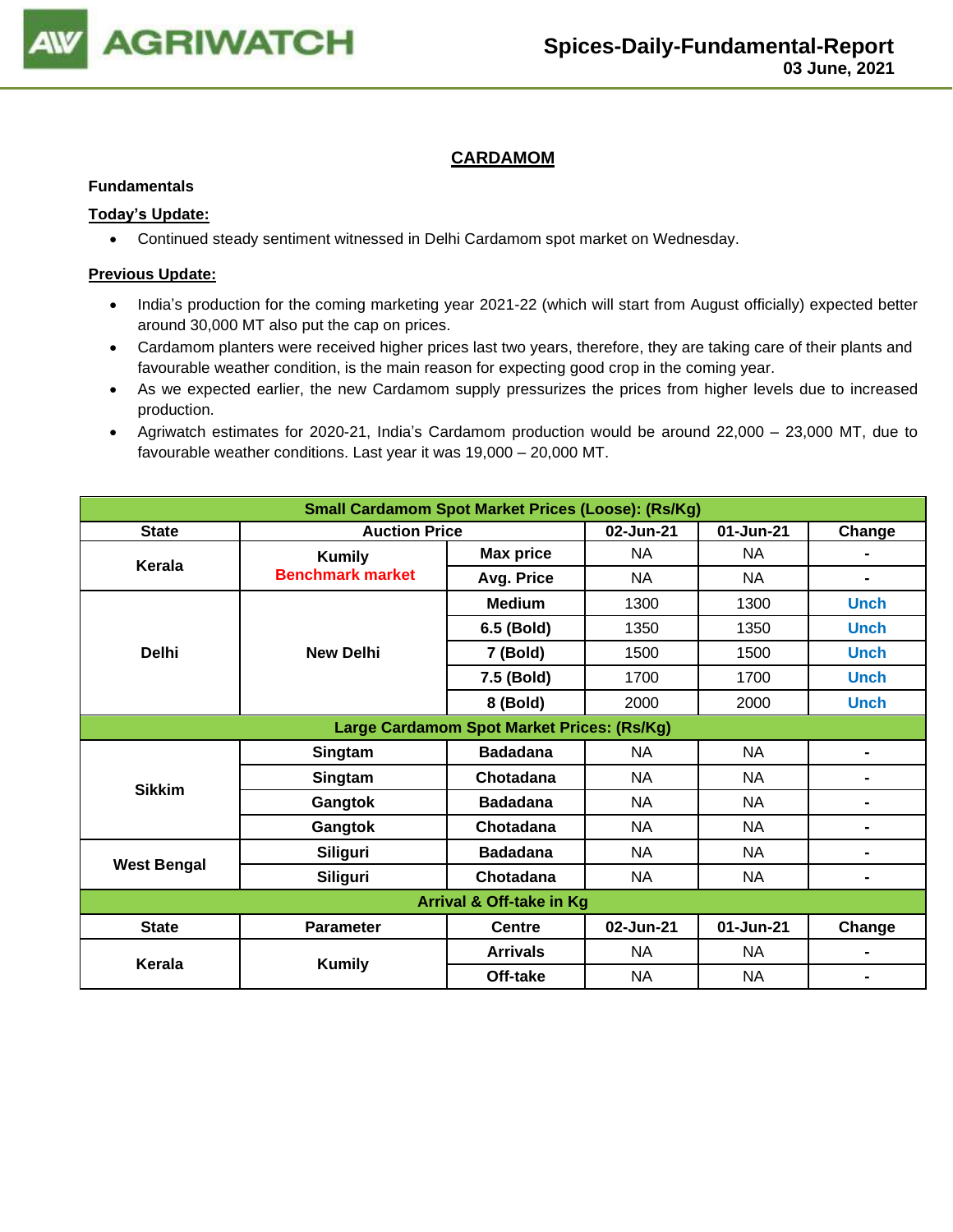

### **MCX-FUTURES MARKET**

| <b>Cardamom</b> |          |       |       |       |              |        |                    |       |           |
|-----------------|----------|-------|-------|-------|--------------|--------|--------------------|-------|-----------|
| <b>Contract</b> | $+/-$ \$ | Open  | High  | Low   | <b>Close</b> | Volume | <b>Vol. Change</b> | OI    | OI Change |
| <b>Jun-21</b>   | $-$      | $-$   | $- -$ | $-$   | $-$          | $-$    | --                 | $- -$ | --        |
| July-21         | $- -$    | $- -$ | $- -$ | $- -$ | $- -$        | $- -$  | $- -$              | $- -$ | $- -$     |
| <b>Aug-21</b>   | $- -$    | $- -$ | $- -$ | $- -$ | $- -$        | $- -$  | $- -$              | $- -$ | $- -$     |

| <b>Spread</b> | <b>Jun-21</b>            | July-21                  | <b>Aug-21</b>            |
|---------------|--------------------------|--------------------------|--------------------------|
| <b>Basis</b>  | $-$                      | $\overline{\phantom{a}}$ | $\overline{\phantom{a}}$ |
| <b>Jun-21</b> | $\overline{\phantom{a}}$ | $-$                      | $\overline{\phantom{a}}$ |
| July-21       | $\overline{\phantom{a}}$ | $-$                      | $\overline{\phantom{a}}$ |

NB: Spread was done by taking Spot prices of Average quality prices. Basis = Spot prices– Near month futures.

#### **MCX- STOCK POSITION**

| <b>Stocks</b> | <b>Demat</b>             | <b>In-Process</b>        | Total                    |  |
|---------------|--------------------------|--------------------------|--------------------------|--|
|               | 01.06.2021               | 01.06.2021               | 01.06.2021               |  |
| Vandanmedu    | $\overline{\phantom{0}}$ | $\overline{\phantom{0}}$ | $\overline{\phantom{0}}$ |  |
| T.N.(Bodi)    | $- -$                    | $-$                      | $- -$                    |  |
|               |                          |                          |                          |  |

(**Quantity in MT)**

# **MCX Cardamom EED Wise Stock Position Qty in MT on 24th May, 2021**

| EED                      | <b>Vandanmedu</b> | ---   | Total |  |  |
|--------------------------|-------------------|-------|-------|--|--|
| --                       | $- -$             | $- -$ | $- -$ |  |  |
| $\overline{\phantom{a}}$ | --                | $- -$ | $- -$ |  |  |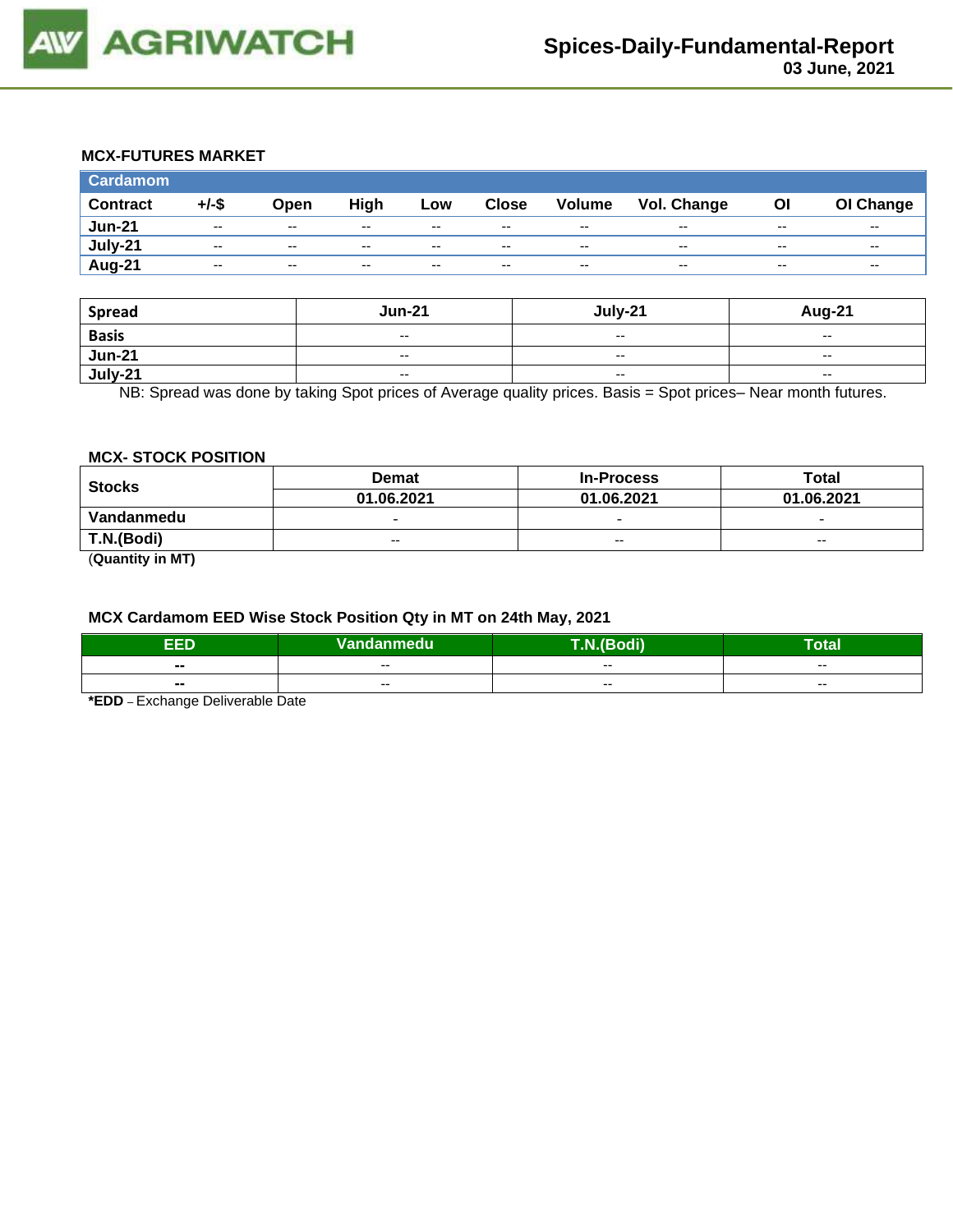

#### **CORIANDER SEED**

# **Fundamentals:**

### **Today's Update:**

- By and large steady sentiment witnessed in Coriander spot market on Wednesday.
- Coriander spot market reopened on yesterday after coronavirus lockdown, rest markets likely to reopen from the first week of June.
- Buyers are likely to be active further from the current level to go for active buying as ending stocks slowly come down.

- *Agriwatch estimates lower ending stocks for 2021-22 (marketing year) likely to support Coriander prices in the coming days.*
- *As per Agriwatch production estimate, Coriander production for 2021-22 (marketing year) is estimated at 342,435 MT (85 lakh bags) compared to last year's 352,316 MT (88 lakh bags, 1 bag = 40 kg).*
- We expect the 2021-22 marketing year likely to be good for Coriander.

| <b>Coriander Spot Market Prices (Loose): (Rs/Qtl)</b> |                               |               |                        |           |                              |  |  |
|-------------------------------------------------------|-------------------------------|---------------|------------------------|-----------|------------------------------|--|--|
| <b>State</b>                                          | <b>Centre</b>                 | Grade (New)   | 02-Jun-21<br>01-Jun-21 |           | Change                       |  |  |
|                                                       |                               | Eagle         | 6700                   | 6700      | <b>Unch</b>                  |  |  |
|                                                       | Kota<br><b>Benchmark</b>      | Eagle(Split)  | 6900                   | 6900      | <b>Unch</b>                  |  |  |
|                                                       | market                        | Badami        | 6400                   | 6400      | <b>Unch</b>                  |  |  |
|                                                       |                               | Badami(Split) | 6600                   | 6600      | <b>Unch</b>                  |  |  |
|                                                       |                               | Eagle         | 6400                   | <b>NA</b> |                              |  |  |
|                                                       |                               | Eagle(Split)  | 6400                   | <b>NA</b> | $\overline{\phantom{0}}$     |  |  |
|                                                       | Ramganj                       | Badami        | 6100                   | <b>NA</b> | $\qquad \qquad \blacksquare$ |  |  |
| Rajasthan                                             |                               | Badami(Split) | 6100                   | <b>NA</b> | $\blacksquare$               |  |  |
|                                                       |                               | Scooter       | 7400                   | <b>NA</b> | $\overline{\phantom{0}}$     |  |  |
|                                                       | <b>Baran</b>                  | Eagle         | 6300                   | 6300      | <b>Unch</b>                  |  |  |
|                                                       |                               | Badami        | 6100                   | 6100      | <b>Unch</b>                  |  |  |
|                                                       |                               | Eagle         | <b>NA</b>              | <b>NA</b> | $\blacksquare$               |  |  |
|                                                       | <b>Bhawani</b>                | Badami        | <b>NA</b>              | <b>NA</b> | $\blacksquare$               |  |  |
|                                                       |                               | Scooter       | <b>NA</b>              | <b>NA</b> | $\blacksquare$               |  |  |
|                                                       |                               | Double Paroot | <b>NA</b>              | <b>NA</b> | $\qquad \qquad \blacksquare$ |  |  |
|                                                       |                               | Badami        | <b>NA</b>              | <b>NA</b> | $\blacksquare$               |  |  |
|                                                       | Guna                          | Eagle         | <b>NA</b>              | <b>NA</b> | $\blacksquare$               |  |  |
| <b>Madhya Pradesh</b>                                 |                               | Scooter       | <b>NA</b>              | <b>NA</b> |                              |  |  |
|                                                       |                               | Badami        | 6200                   | 6200      | <b>Unch</b>                  |  |  |
|                                                       | <b>Neemuch</b>                | Eagle         | 6500                   | 6500      | <b>Unch</b>                  |  |  |
|                                                       |                               | Scooter       | <b>NA</b>              | <b>NA</b> |                              |  |  |
| Gujarat                                               | Gondal                        | Badami        | 6455                   | 6555      | $-100$                       |  |  |
|                                                       |                               | Eagle         | 6855                   | 7155      | $-300$                       |  |  |
|                                                       |                               | Eagle (Dal)   | 8500                   | 8500      | <b>Unch</b>                  |  |  |
| <b>Delhi</b>                                          | <b>Khari Baoli</b><br>(Delhi) | Eagle         | 10100                  | 10100     | <b>Unch</b>                  |  |  |
|                                                       |                               | Scooter       | 12500                  | 12500     | <b>Unch</b>                  |  |  |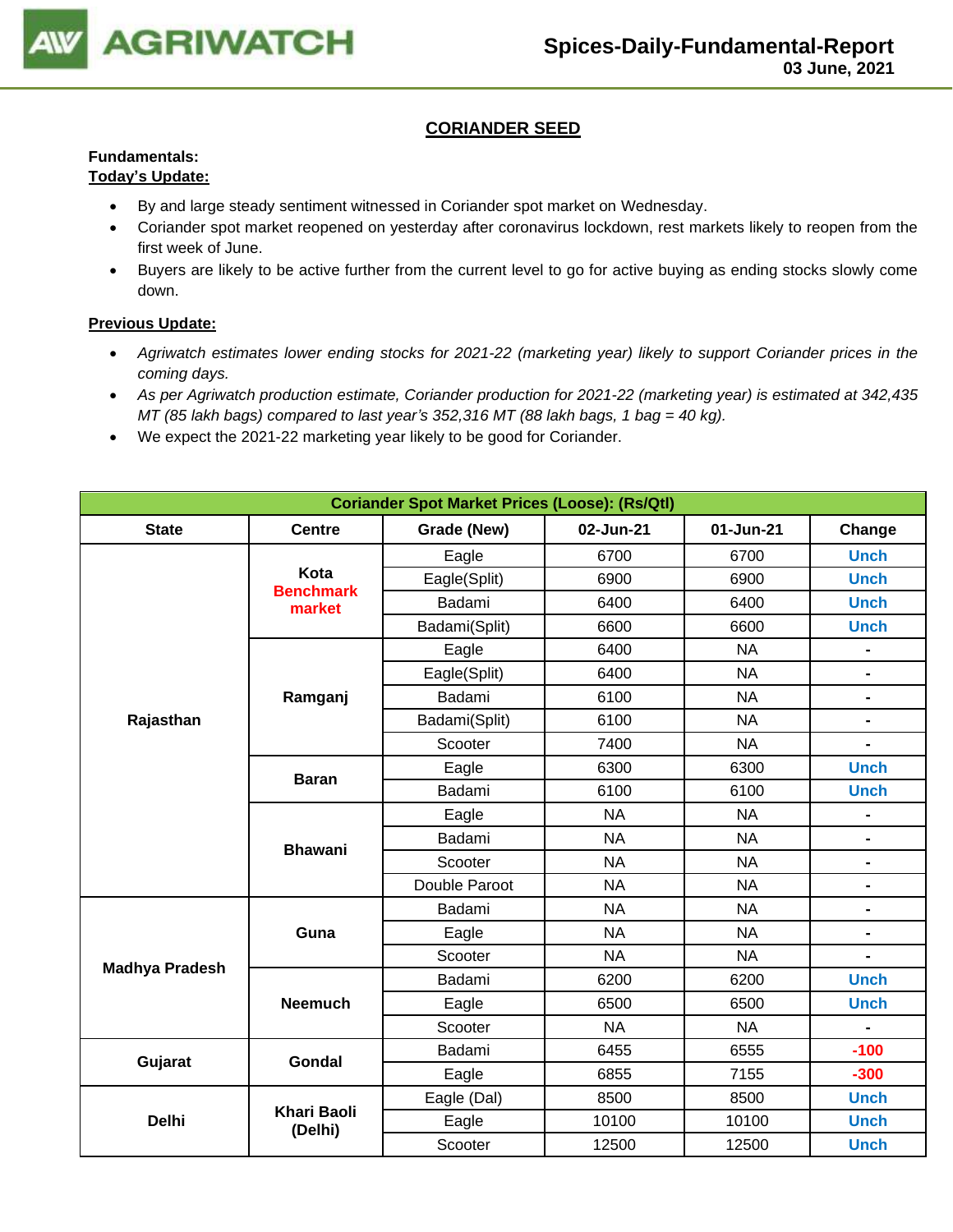

 **03 June, 2021**

| Arrival & Off-take in bags (1 bag = 40 kg) |                |               |           |           |                |  |  |  |  |
|--------------------------------------------|----------------|---------------|-----------|-----------|----------------|--|--|--|--|
| <b>State</b>                               |                | <b>Centre</b> | 02-Jun-21 | 01-Jun-21 | Change         |  |  |  |  |
|                                            | Kota           | Arrival       | 800       | 1200      | $-400$         |  |  |  |  |
|                                            |                | Offtake       | 800       | 1200      | $-400$         |  |  |  |  |
|                                            |                | Arrival       | 13000     | NA.       | $\blacksquare$ |  |  |  |  |
| Rajasthan                                  | Ramganj        | Offtake       | 13000     | NA        | ۰              |  |  |  |  |
|                                            |                | Arrival       | 3000      | 4000      | $-1000$        |  |  |  |  |
|                                            | <b>Baran</b>   | Offtake       | 3000      | 4000      | $-1000$        |  |  |  |  |
|                                            | <b>Bhawani</b> | Arrival       | <b>NA</b> | <b>NA</b> | ۰              |  |  |  |  |
|                                            |                | Offtake       | <b>NA</b> | <b>NA</b> | ۰              |  |  |  |  |
|                                            | Guna           | Arrival       | <b>NA</b> | <b>NA</b> | -              |  |  |  |  |
| <b>Madhya Pradesh</b>                      |                | Offtake       | <b>NA</b> | <b>NA</b> | ۰              |  |  |  |  |
|                                            | <b>Neemuch</b> | Arrival       | 250       | 150       | 100            |  |  |  |  |
|                                            |                | Offtake       | 250       | 150       | 100            |  |  |  |  |

#### **NCDEX-FUTURES MARKET**

| <b>Coriander</b> |       |      |      |      |       |        |             |       |           |
|------------------|-------|------|------|------|-------|--------|-------------|-------|-----------|
| <b>Contract</b>  | +/-\$ | Open | High | Low  | Close | Volume | Vol. Change | ΟI    | OI Change |
| <b>Jun-21</b>    | 48    | 6810 | 6860 | 6758 | 6858  | 590    | $-850$      | 5.895 | -60       |
| July-21          | 60    | 6880 | 6940 | 6828 | 6940  | 590    | -745        | 2.900 | 195       |
| Aug-21           |       | 6950 | 6950 | 6950 | 6950  |        |             |       |           |

| <b>Spread</b> | <b>Jun-21</b> | July-21 | Aug-21 |
|---------------|---------------|---------|--------|
| <b>Basis</b>  | $-158$        |         |        |
| <b>Jun-21</b> |               | 82      |        |
| July-21       |               |         | 10     |

NB: Spread was done by taking Spot prices of Average quality prices at Kota. Basis = Spot prices– Near month futures

#### **NCDEX- STOCK POSITION**

| <b>Stocks</b>                                                   | <b>Demat</b> | <b>In-Process</b> | Total          |  |
|-----------------------------------------------------------------|--------------|-------------------|----------------|--|
|                                                                 | 01.06.2021   | 01.06.2021        | 01.06.2021     |  |
| <b>Baran</b>                                                    |              | -                 | -              |  |
| Gondal                                                          | 3897         | 450               | 4347           |  |
| Kota                                                            | 445          |                   | 445            |  |
| Ramganj                                                         | -            |                   | $\blacksquare$ |  |
| $\mathbf{r}$ and $\mathbf{r}$ and $\mathbf{r}$ and $\mathbf{r}$ |              |                   |                |  |

(**Quantity in MT)**

## **NCDEX Coriander EED Wise Stock Position Qty in MT on 24th May 2021**

| <b>EED</b>   | Gondal | <b>Kota</b> | <b>Ramganj Mandi</b> | Total |
|--------------|--------|-------------|----------------------|-------|
| $10-Sep-21$  | 467    | 435         | $\sim$               | 902   |
| $10-0ct-21$  | 2774   | 10          | $- -$                | 2814  |
| $10-Nov-21$  | 556    | $- -$       | $- -$                | 556   |
| <b>Total</b> | 3797   | 445         | $\sim$               | 4242  |